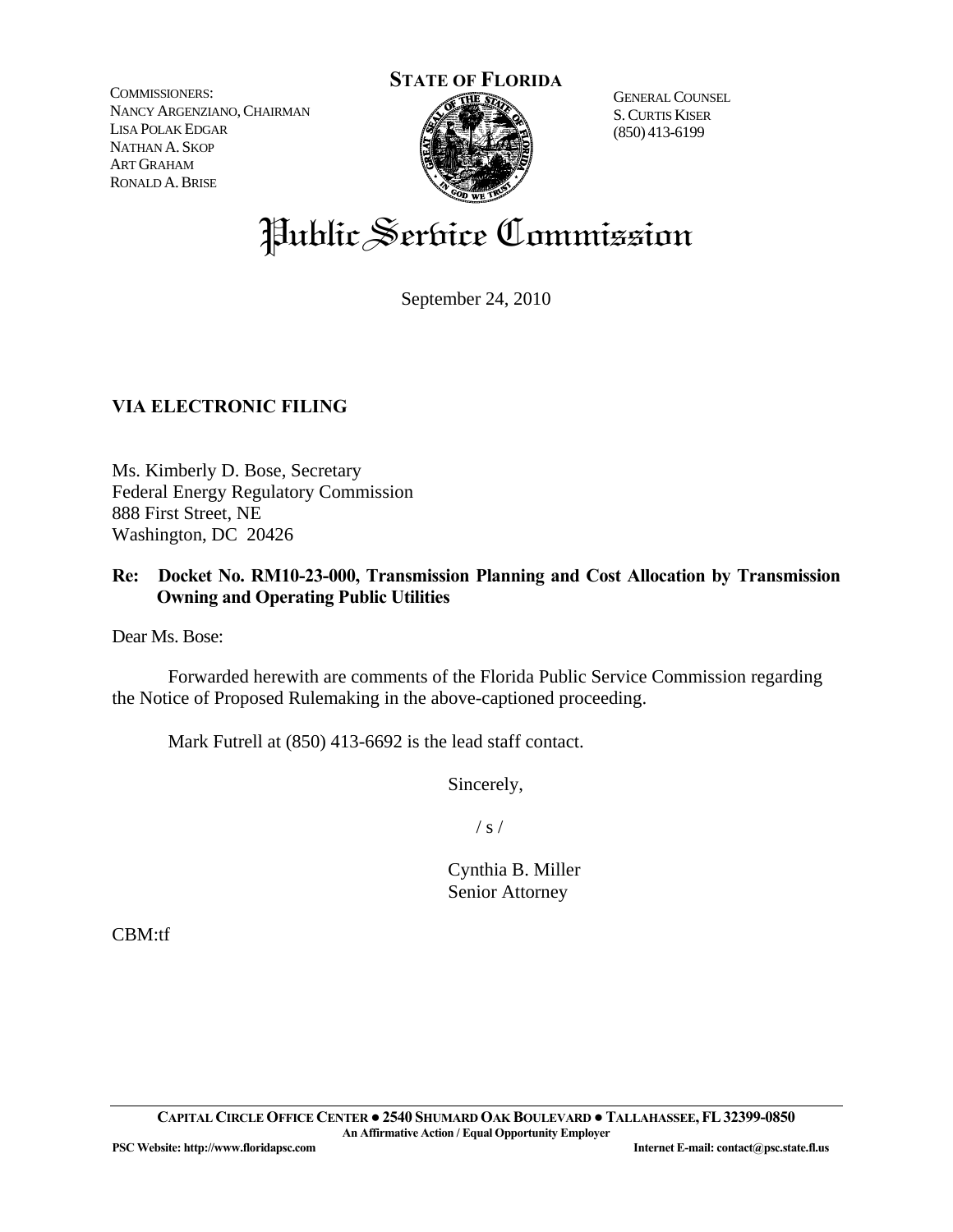# **UNITED STATES OF AMERICA BEFORE THE FEDERAL ENERGY REGULATORY COMMISSION**

Transmission Planning and Cost Allocation ) by Transmission Owning and operating Public Utilities

Docket No. RM10-23-000

#### **COMMENTS OF THE FLORIDA PUBLIC SERVICE COMMISSION**

 $\mathcal{L}$ )

 The Florida Public Service Commission (FPSC) appreciates the opportunity to comment on this rulemaking. In general, the FPSC commends the Federal Energy Regulatory Commission (FERC) for recognizing state jurisdiction in transmission planning, regional differences that have resulted in varying transmission planning structures, and traditional cost allocation principles that recognize that the cost causer should pay infrastructure additions. However, we are concerned that FERC may be introducing revisions to transmission planning and cost allocation principles that could conflict with and therefore preempt state jurisdiction resulting in ratepayers funding transmission without direct benefits. The NOPR introduces revisions that may be more relevant in areas of the country administered by Regional Transmission Organizations or Independent System Operators. FERC should consider whether rules applicable to deregulated states with these transmission structures should be established, separate and apart from rules for states that retain authority over traditional vertically integrated utilities. Our concerns are in the following areas:

 1. Transmission planning and interregional coordination – The establishment of common planning criteria and the requirement that each public utility file with FERC its process for the evaluation of proposed transmission lines into the transmission plan would infringe upon state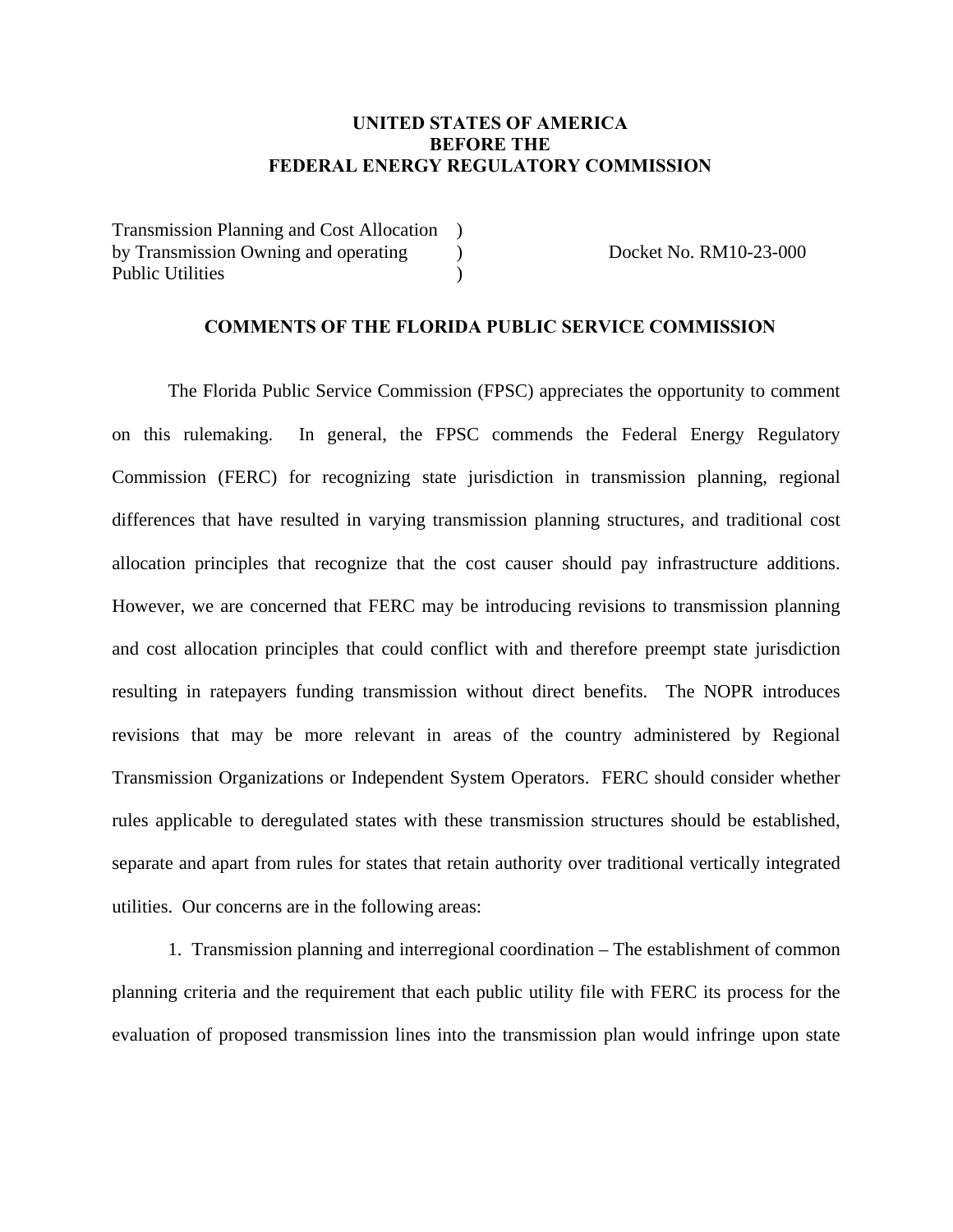jurisdiction of the planning process. Also, the requirement for utilities to develop a regional transmission plan and to file with FERC interregional transmission planning agreements would infringe upon state authority to ensure adequate planning and operation of the grid.

 2. Cost allocation - Movement away from the principle that the cost causer pays for infrastructure additions raises questions whether ratepayers would be required to pay for unclear benefits.

 3. Merchant transmission – Efforts to incentivize merchant transmission should recognize state laws whereby vertically integrated utilities retain the obligation to serve end-use customers. Entities seeking to construct merchant transmission should be fairly evaluated in a transparent planning process. However, these entities should not receive advantages which could hamper the planning process and result in increased cost to retail ratepayers.

#### Background

The FPSC has authority under Florida Statutes to ensure that inadequacies in the grid are addressed with costs spread to all affected utilities on a pro rata basis of the benefits received. This authority extends to investor owned electric utilities, municipalities and cooperatives. The Florida Reliability Coordinating Council (FRCC) acts to facilitate transmission planning in the state. Its membership is open to those entities doing business in Florida including all utilities, independent power producers, and transmission providers. FRCC also coordinates interregional planning with the Southeastern Reliability Coordinating Council. The FPSC closely monitors transmission planning activities to ensure areas of concern are identified and adequately addressed on a timely basis.

 During the past decade, the FPSC examined the establishment of the GridFlorida Regional Transmission Organization (RTO). The FPSC determined that it was not prudent to

2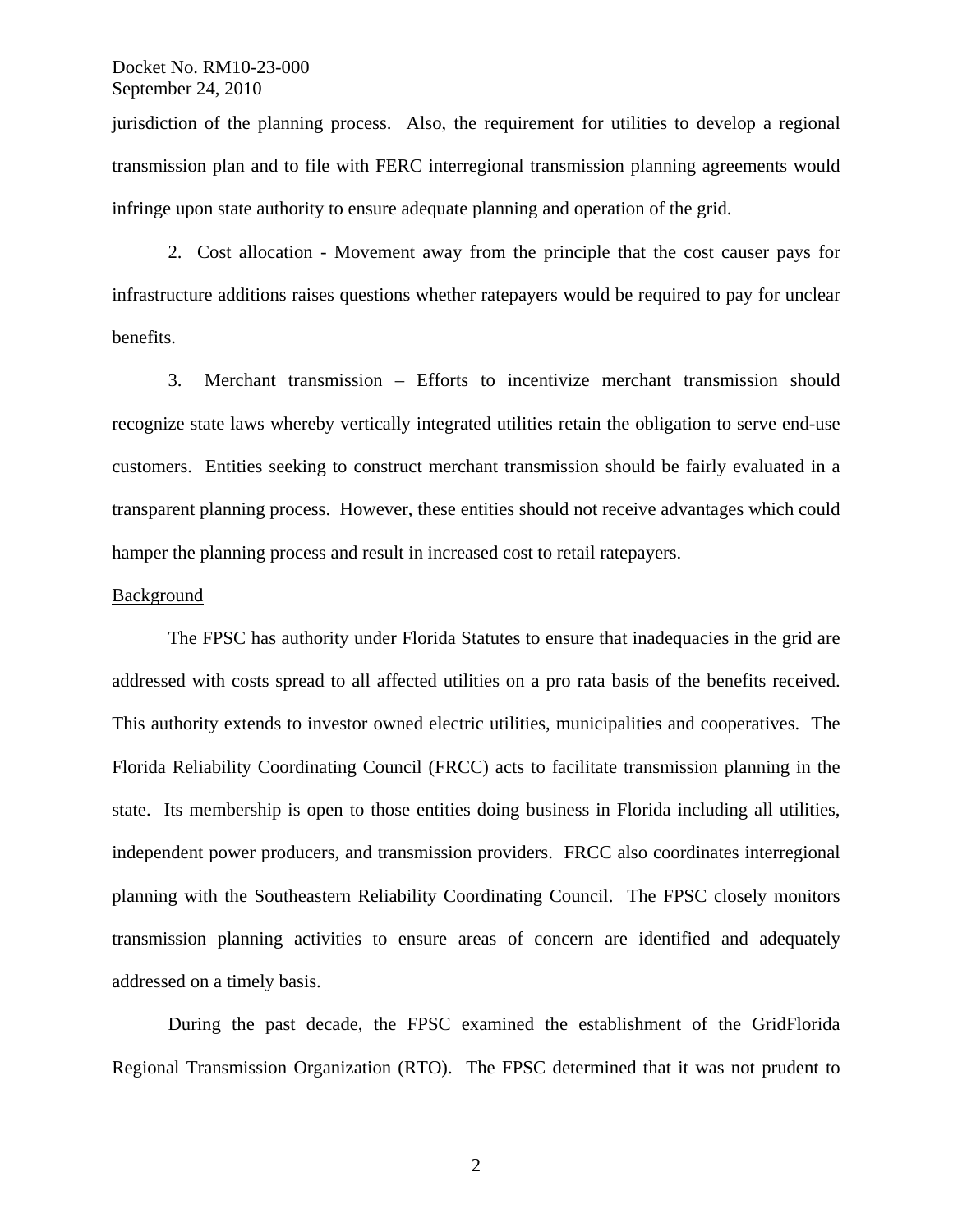$\overline{a}$ 

continue the development of GridFlorida because the costs of establishing the RTO would outweigh any benefits.<sup>1</sup> However, the FPSC found that Florida would benefit by making modifications to the market structure where efficiencies may be gained in a cost-effective manner. The FRCC transmission planning process resulted from the effort to evaluate such modifications. The objective of the transmission planning process is to increase coordination among the FRCC members in an effort to improve the overall transmission planning process within the FRCC Region, and provide a better transmission expansion plan from a statewide perspective. This process utilizes the reliability standards and criteria established by the North American Electric Reliability Council (NERC) and the FRCC, and the specific design, operating and planning criteria used by Peninsular Florida transmission owners. This enhanced process was approved by the FRCC Board of Directors in the first quarter of 2005.

 The FRCC transmission planning process begins with the consolidation of the long-term transmission plans of all of the transmission owners in the FRCC Region. This includes plans for all transmission facilities 69 kV and above. Detailed evaluation and analysis of these independently developed plans is conducted by the FRCC. This process provides the basis for possible recommended changes to individual system plans that, if implemented, would result in a better overall transmission expansion plan for the FRCC Region. This planning process is intended to meet the existing and future needs of all firm users of the transmission system (e.g., utility generation, network generation, network loads, merchant generation, independent power producers, and load serving entities) requiring Network Integration Transmission Service, firm Point-to-Point Transmission Service, and Generator Interconnection Service.

<sup>&</sup>lt;sup>1</sup> Order No. PSC-06-0388-FOF-EI, issued May 9, 2006, Docket No. 020233-EI, In re: Review of GridFlorida Regional Transmission (RTO) Proposal.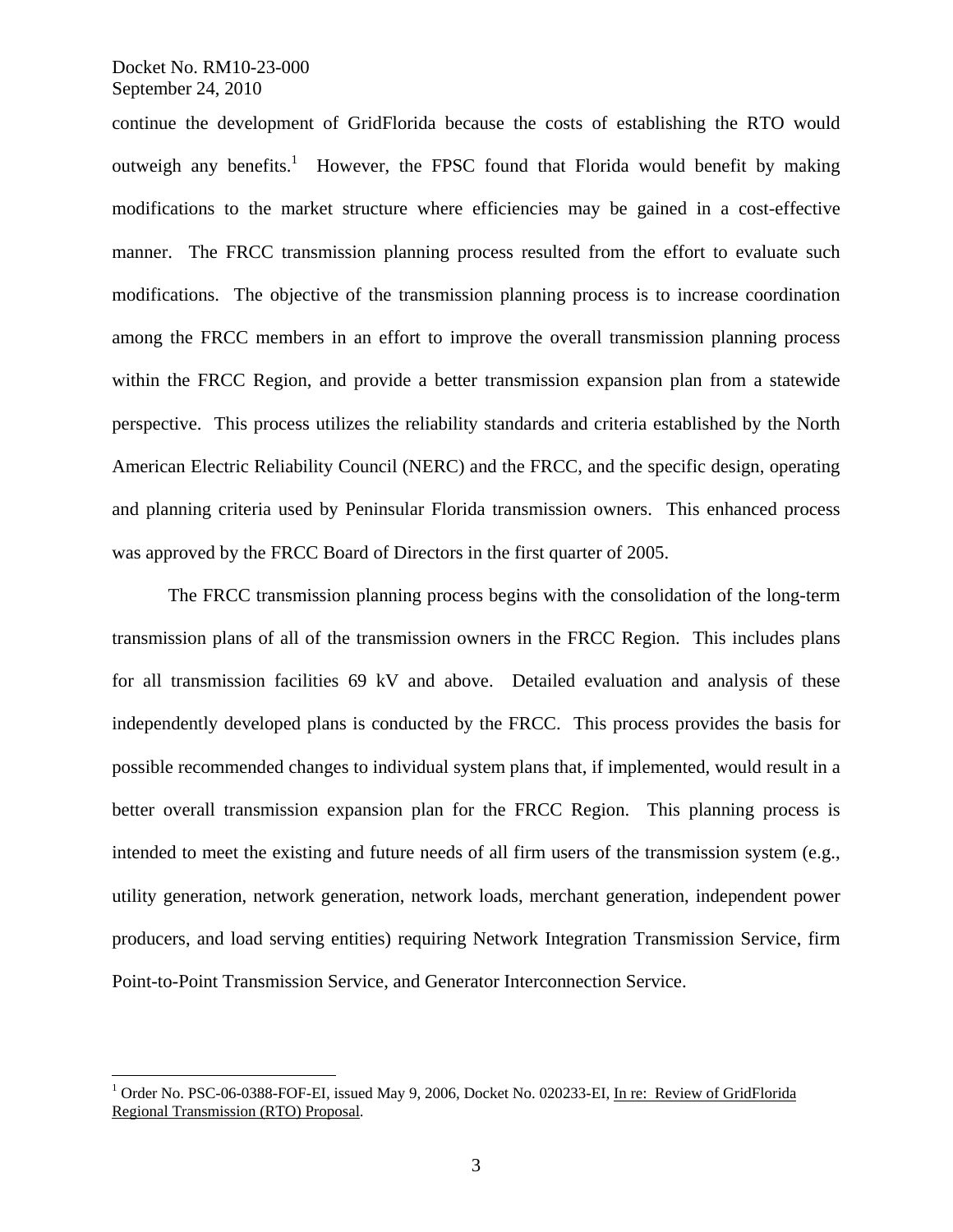The FRCC transmission planning process provides for the transparent evaluation of merchant transmission projects. Section 186.801, Florida Statutes, requires the major generating electric utilities to conduct and submit to the FPSC 10-year site plans. These plans include forecasts of load and the resources needed to maintain reliability, including generation and transmission additions. As discussed above, the FRCC relies on the 10-year site plans in its transmission planning process. Entities not required to submit a 10-year site plan to the FPSC must submit a plan to the FRCC for consideration in its transmission planning process. This includes entities seeking to construct merchant transmission. The existing process thus provides for the review of both utility and non-utility infrastructure additions.

#### Areas of Concern

#### 1. Transmission planning and interregional coordination

 State authority over transmission plans and the ability of regions to develop planning processes and decisions should not be usurped by FERC. While the NOPR recognizes that transmission providers would retain planning responsibility and would not direct investments found to be needed in a plan, the FPSC is concerned that FERC may be seeking additional authority to regulate transmission planning. These concerns are manifested in statements in the NOPR where FERC would require the establishment of planning criteria. Also, FERC would require each public utility to submit to FERC the process used to evaluate whether to include a proposed transmission line into the transmission plan. Finally, FERC would require the development of a regional transmission plan and that regions enter into interregional planning agreements that would be submitted to FERC. The FPSC is concerned that these proposals would have the effect of ceding authority to FERC to directly regulate transmission planning.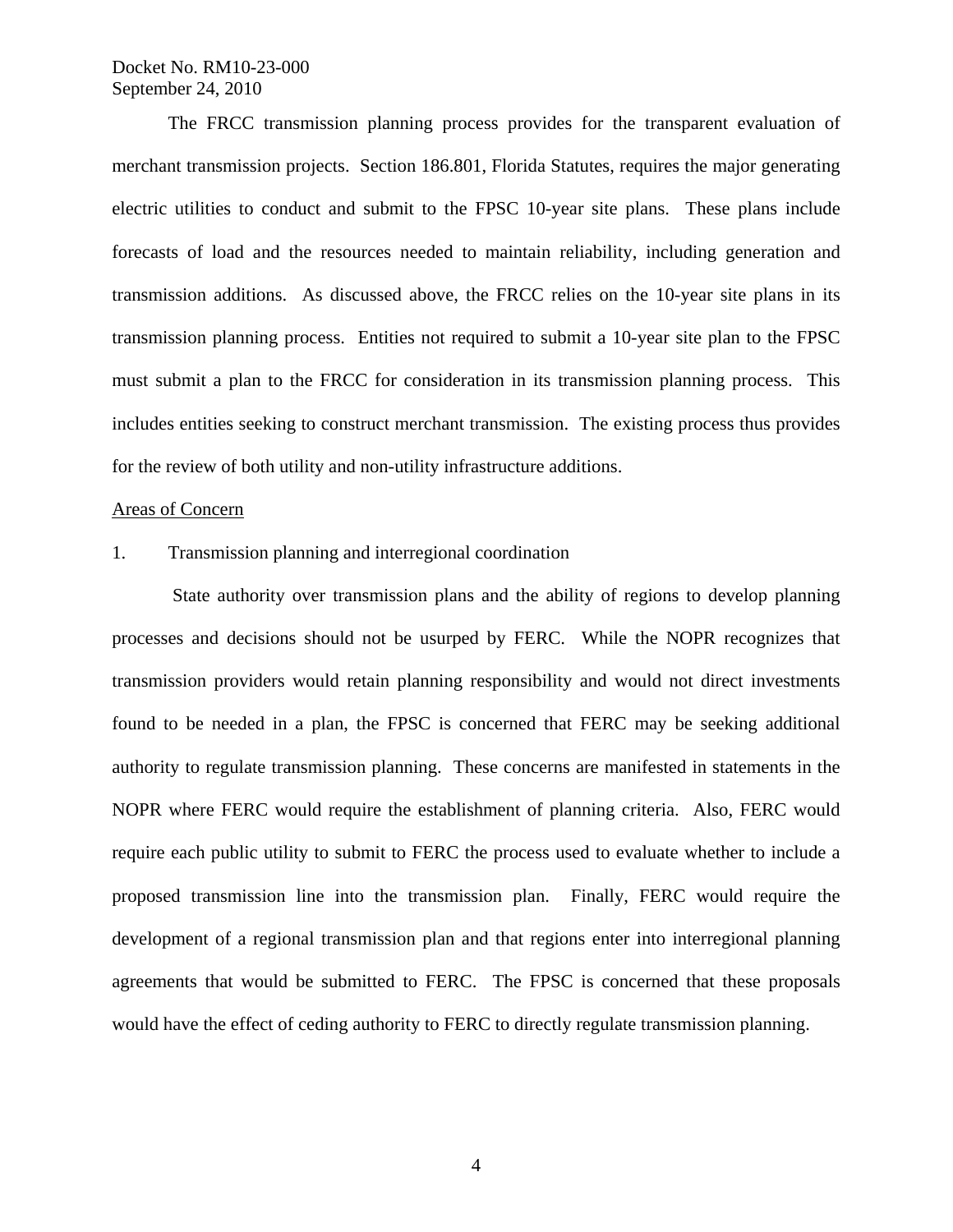As stated above, the FPSC has authority to ensure that Florida's electric utilities adequately plan and operate the grid.<sup>2</sup> The FRCC has established transmission planning processes that are open and transparent to both utility and non-utility stakeholders. These processes ensure that Florida's electric grid is adequate and reliable, and that transmission additions are needed to maintain reliability and are cost-effective to ratepayers. The FRCC also coordinates with the Southeastern Reliability Coordinating Council to address any interregional planning concerns. In summary, FERC should continue to defer to states that have authority over transmission planning, and the adequacy and operation of the transmission grid.

#### 2. Cost allocation

 $\overline{a}$ 

 The cost of transmission should be assigned to those who benefit from it, using a "cost causer pays" allocation model. The costs for new transmission facilities not needed for bulk system reliability should be borne by the entity requesting it. The FPSC commends FERC for affording regions flexibility to establish cost allocation methodologies and for recognizing the need to allocate transmission costs commensurate with the benefits from such costs.

 The FPSC is concerned, however, that FERC may seek to nullify the cost causation principle by proposing to allocate transmission costs to customers of utilities that do not incur the costs. The NOPR would require public utilities to develop cost allocation methodologies through which beneficiaries would be allocated costs for transmission facilities commensurate with the benefits received. It is unclear how these benefits would be determined and allocated. Also, if a cost allocation methodology cannot be achieved within a region, FERC states it would

 $2$  Section 366.04(5), F.S., states: "The Commission shall further have jurisdiction over the planning, development, and maintenance of a coordinated electric power grid throughout Florida to assure an adequate and reliable source of energy for operational and emergency purposes in Florida and the avoidance of further uneconomic duplication of generation, transmission, and distribution facilities."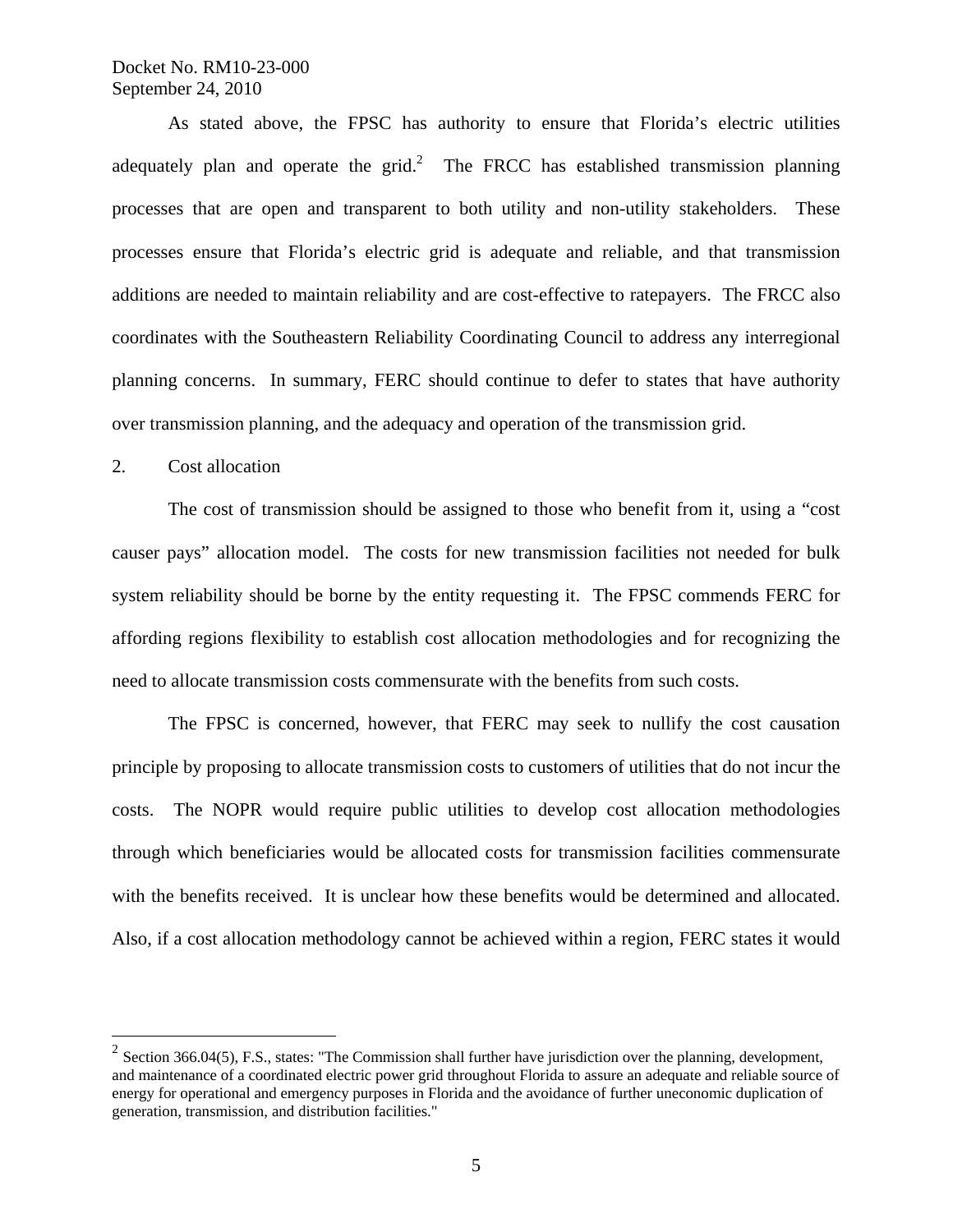have authority to establish a methodology based upon record evidence. This appears to contravene state authority.

 FERC should continue to recognize the cost causer principle which ensures costs are allocated directly to those who benefit. Any attempt to modify this principle through the introduction of an unclear proposal based on a potentially broad definition of benefits, introduces risk of significant transfer of risks to retail ratepayers.

# 3. Merchant Transmission

 Florida's vertically integrated electric utilities operate under a statutorily mandated obligation to serve customers.<sup>3</sup> These utilities must plan and operate their respective systems to ensure customers receive adequate, reliable service in a cost-effective manner. While FERC states that it does not propose to change or seek to preempt any state law, the FPSC is concerned that proposals in the NOPR relating to merchant transmission may challenge the ability of utilities to meet the obligation to serve. Specifically, FERC appears to propose that the right of first refusal on transmission access for incumbent transmission owners be removed and opened to non-regulated merchant transmission providers. These parties, however, are not under the statutory obligation to serve. Therefore adequate performance assurances must be given to ensure merchant transmission projects identified through the FRCC transmission process will be constructed. Failure to bring such projects as planned, could negatively impact the reliability of Florida's bulk transmission system and cost to customers.

 The FPSC is also concerned that FERC's proposal may circumvent FPSC authority over the establishment of rates for transmission infrastructure that serve retail load. The NOPR appears to allow entities seeking to construct merchant transmission to recover project cost from Florida ratepayers through a FERC-approved cost allocation process. Merchant transmission

 $\overline{a}$ 

<sup>&</sup>lt;sup>3</sup> Section 366.03, Florida Statutes.